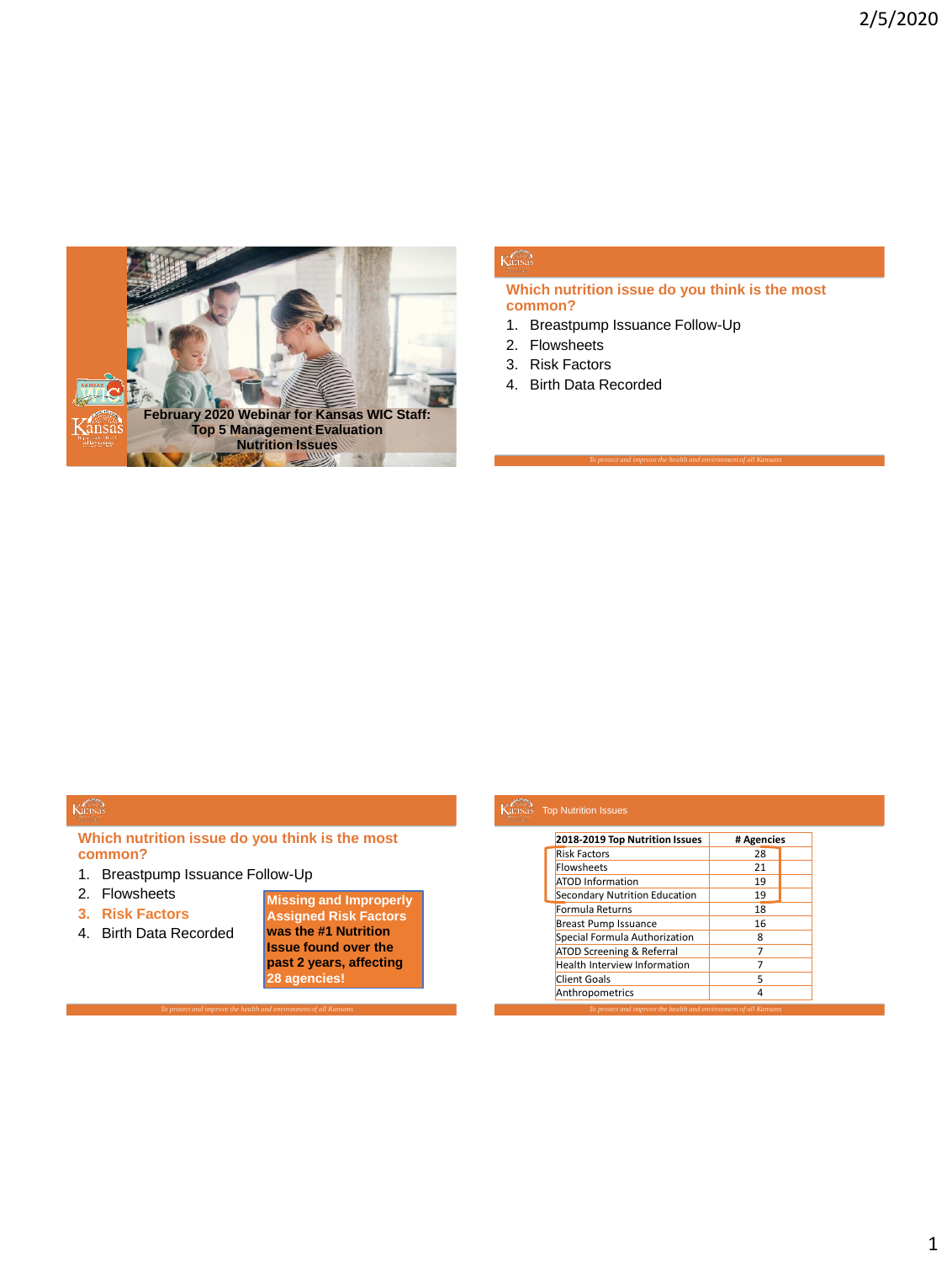## Kansas

Today we're going to cover the **Top 4** issues found and add a **new one** that could quickly rise to the top:

- 1. Risk Factors
- 2. Flowsheets
- 3. ATOD Information
- 4. Secondary Nutrition Education
- 5. "Exit" Counseling **(new!)**

## Kansas #1 - Risk Factors

## Which risk factors were missed most often?

- 1. Consuming/Feeding Foods that Could be Contaminated
- 2. Inadequate Vitamin/Mineral Supplementation
- 3. Feeding Sugar-Containing Fluids
- 4. Feeding Practices Disregarding Developmental Needs
- 5. Inappropriate Use of Bottles or Cups
- 6. Inappropriate Handling of Formula or Breast Milk

## $K$ ansas # 1: Risk Factors

## TIP for all risk factors: Write on the Diet Questionnaire!

14. How many times does your child eat protein foods during a normal day?<br>
Which protein foods does your child usually eat? (Please check all that apply.)<br>  $\frac{1}{2}$ <br>  $\frac{1}{2}$ <br>  $\frac{1}{2}$ <br>  $\frac{1}{2}$ <br>  $\frac{1}{2}$ <br>  $\frac{1}{2}$ <br>

Consuming/Feeding Foods that Could be Contaminated

Feeding Foods that Could be Contaminated

- Examples of a child that could be contaminated with harmful microorganisms.<br>
Examples of potentially harmful foods for a child include:<br>
 Unpasteurized fruit or vegetable juice;  $\ddot{\phantom{a}}$ 
	-
	- or<br>planetwisted dairy products or soft cheeses such as feta, Brie, Camembert,<br>blue-veined, and Mexican-style cheese;<br>Raw or undercooled meat, fish, poulty, or eggs;<br>Raw or undercooled meat, fish, poulty, or eggs;<br>Raw veget ٠
- t
- 
- Deli meats, hot dogs, and processed meats (avoid unless heated until steaming<br>hot). ÷,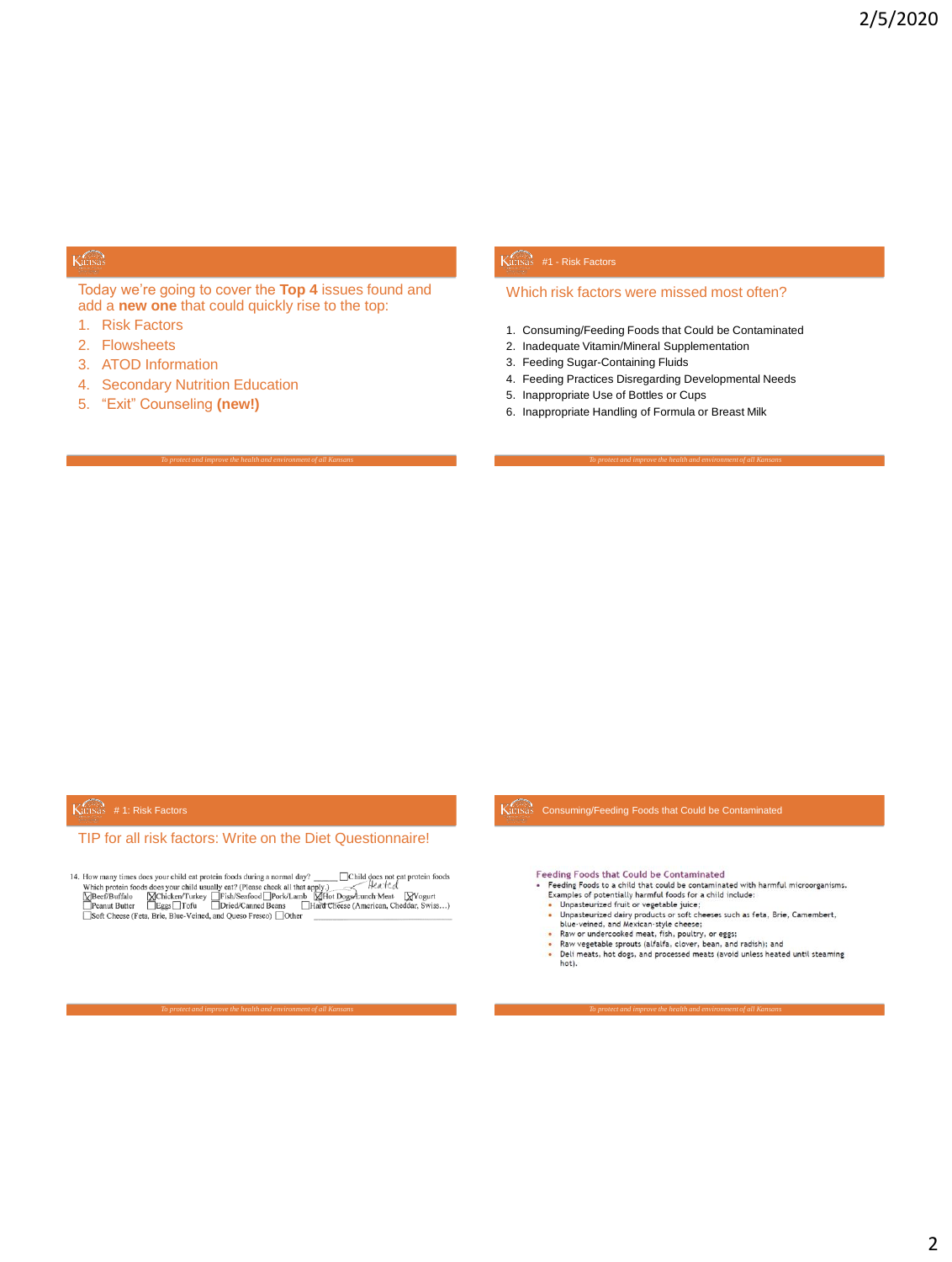## Kansas Inadequate Vitamin/Mineral Supplementation

Inadequate Vitamin/Mineral Supplementation

- Routinely not providing vitamin/mineral supplements as recognized as essential by national public health policy when a child's diet alone cannot meet nutrient requirements. Such as:<br>The providing children under 36 months of age less than 0.25 mg of fluoride daily<br>Providing children under 36 months of age less than 0.25 mg of fluoride daily
- 
- Provining emigree in under 36 months of age less than 0.25 mg of fluoride daily<br>• When the water supply contains less than 0.3 ppm fluoride; and<br>• Providing children 36-60 months of age less than 0.50 mg of fluoride dail
- 

Make sure your entry for vitamins/minerals on the Health<br>Interview screen matches what is on the Diet Questionnaire!

## Kansas Feeding Sugar-Containing Fluids

**Feeding Sugar-Containing Fluids** 

- Poutinely feeding a child any sugar-containing fluids. Such as:<br>• Soda/soft drinks;
	-
	- Gelatin water;
	- Corn syrup solutions; and<br>• Sweetened tea.
	-

## Kansas Feeding Practices Disregarding Developmental Needs

- Feeding Practices that Disregard Developmental Needs
	-
- recenting Practices that Disregard Developmental Needs<br>
recenting the electrometric energy of the disregard the developmental needs or stages<br>
of the child, such as:<br>
of the disregarding the child's cues for<br>
inability to
	-
	-
	-
- risk of choking;<br>
 Italy unoursely a subset of growing independence with staff edding (e.g.,<br>
 Italy upporting a child s' need for growing independence with staff-deding e.g.,<br>
self-yeding a child who is able and ready

Kansas Inappropriate Use of Bottles or Cups

Inappropriate Use of Bottles, Cups or Pacifiers

- reality principal costs of inductions, cups or radiities<br>• Routinely using nursing bottles, cups or pacifiers improperly. Including:<br>• Ising a bottle to feed;<br>• Trut juice, or<br>• Diluted cereal or other solid foods.
	-
	- ÷.
	- Allowing the child to fall asleep or be put to bed with a bottle at naps or bedtime;
- beddime;<br>
ediloming the child to use the bottle without restriction (e.g., walking around<br>
with a bottle) or as a pacifier;<br>
e Using a bottle for feeding or drinking beyond 14 months of age;<br>
e Using a pacifier dipped in s
- 
- 
-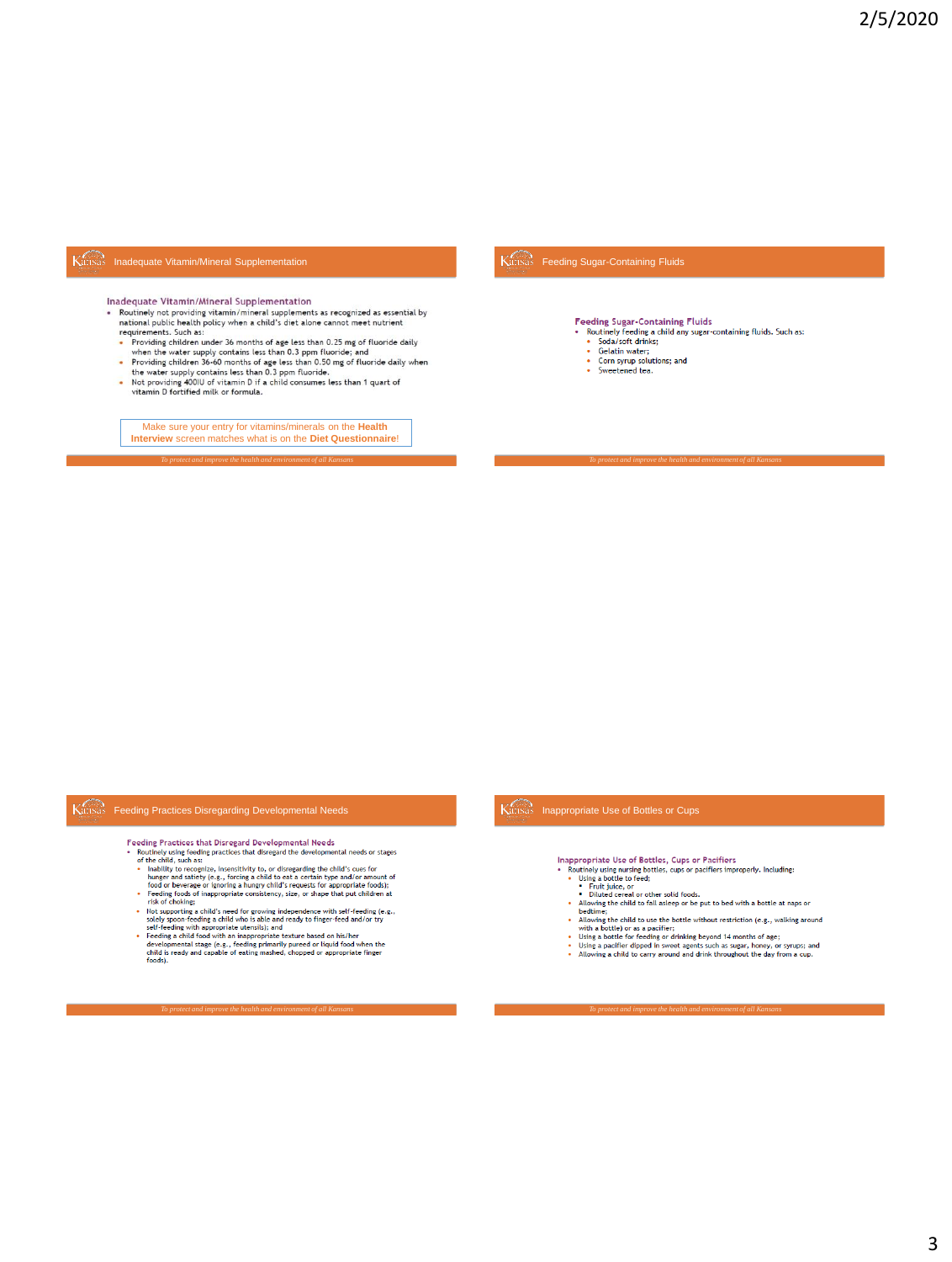## Kansas

- sprinte Handling of Formula or Breastmilk<br>
induction analysis and storage of the system of the compaction handling, and storage of<br>
cell induction (i.e., or formula: Example: of inappropriate practices (including<br>
induct
- · Heat s

appropri<br>Routinely

## - metroperator of treeser tor storage.<br>
Failure to prepare, handle and store bottles or storage containers or breast<br>
pumps properly. Published guidelines on the handling and storage of<br>
these transmittering the storage p

- 
- 
- function life<br>in the control of the control of the control of the control of the control of<br>the control of the control of the control of the control of the<br>state of the control of the control of the control of the control
- 
- 
- 
- 
- Formula<br>
Storing at room temperature for more than 1 hour<br>
Fairlier to prepare and/or store formula per manufacturer"s or<br>
physician instructions<br>
 Saving commun in a coctor one on arract the start or a recenne<br>
 Saving
- 

## $K$ ansas #1 - Risk Factors

*To protect and improve the health and environment of all Kansans To protect and improve the health and environment of all Kansans*

## Inappropriately Assigned Risk Factors

- 1. Assumed Risk for Infants & Children between 4-24 months old (added during mid-cert or used in combination with other RFs or used by itself but did not assign other applicable RFs as found on DQ)
- 2. Inadequate Vitamin/Mineral Supplementation (not if drinking 1 quart milk/d or taking supplement)
- 3. Gastrointestinal disorders (constipation doesn't count)
- 4. Potential BF complications (not appropriate reason for category)

## Kansas Assumed Risk

### Assumed Risk for Women and Children over 2 Years

stamed Risk for Women and Children over 2 Years<br>
A child greater than or equal to two ( $_2$ 2) years of age who meets the income and<br>
residential eligiblity requirements may be presumed to be at nutrition risk based<br>
on fa

## Inadequate Vitamin/Mineral Supplementation

- Inadequate Vitamin/Mineral Supplementation<br>• houting through the controlling vitamin/mineral supplements as recognized as essential by<br>a table being vitamin/mineral supplements as recognized as essential to<br>a table being
- 
- -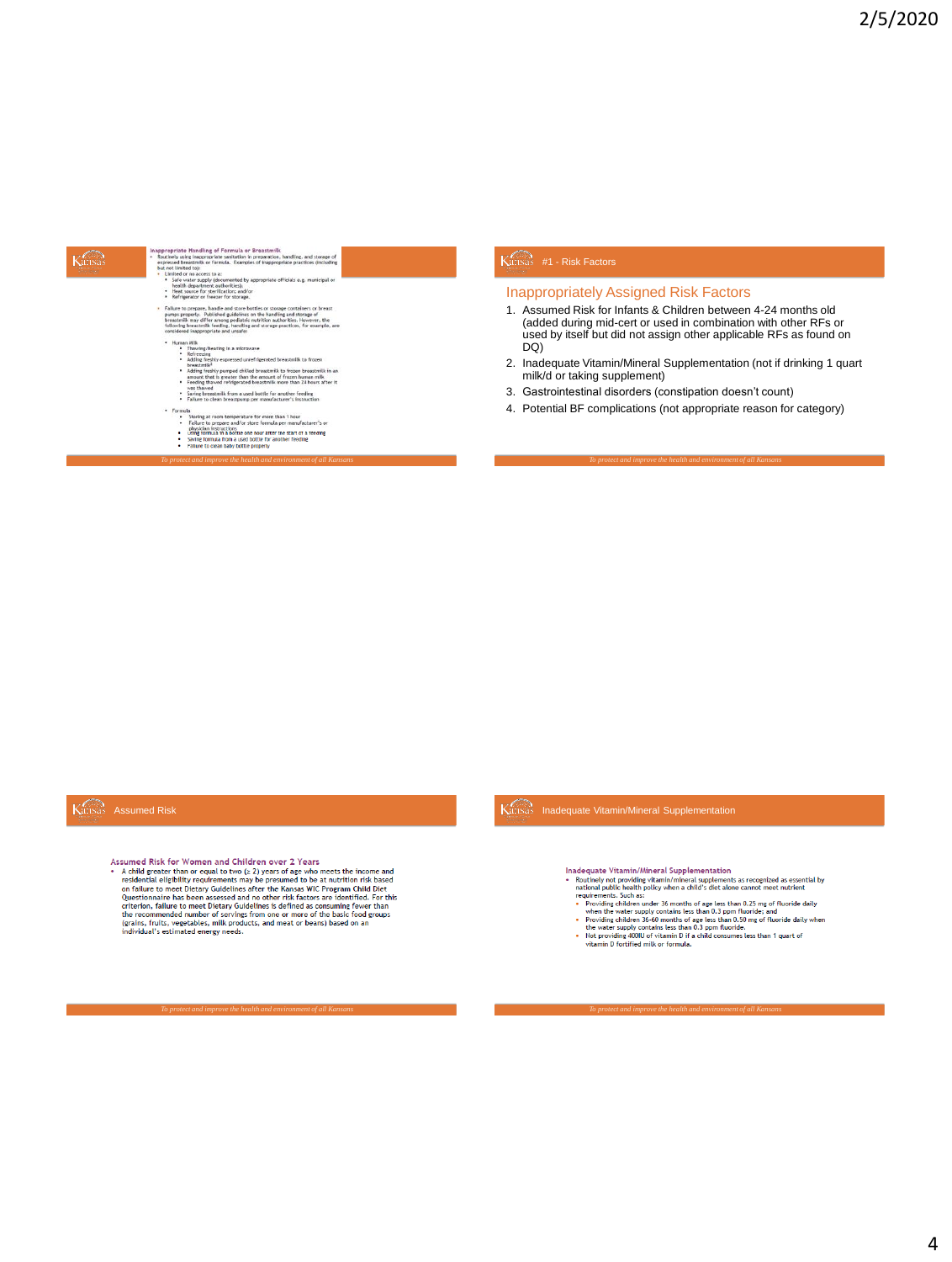## Kansas Gastrointestinal Disorders

- -
	-
	-
	-
	-
	-

## Potential Breastfeeding Complications

- **For Baby:** <br>  $\bullet$  Potential Breastfeeding Complications<br>  $\bullet$  Abreastfeed infant whitl any of the following complications or potential<br>  $\cdot$  Jaundice:<br>  $\cdot$  Weak or ineffective suck;<br>  $\cdot$  Weak or ineffective suck;<br>  $\cdot$ 
	-
	-
	-

# FOT MOM: <br>  $\bullet$  A proactional genoman with any of the following complications or potential<br>  $\bullet$  A broadtrodoing complexitions for breast<br>
complications for breast dending:<br>  $\bullet$  sowers breast engagement<br>  $\bullet$  meatits (for

- -
	-
	-
	-
	-
	- Age > 40 years<br>
	Failure of milk to come in by 4 days postpartum<br>
	Tandom nursing (breastfeeding two siblings who are not twins)



## Kansas #3: ATOD Information

For **all adults**, whether using ATOD or not:

Discuss the dangers of these, at least briefly, and document Dangers of Alcohol, Tobacco and other Illegal Drug Use in KWIC Nutrition Education **Topics** 

## **OR**

Give a handout that includes ATOD information (e.g. Eat, Grow, Live Healthy) **and** discuss with client/caregiver – document under KWIC Nutrition Education **Handouts** and optional-**Topics**